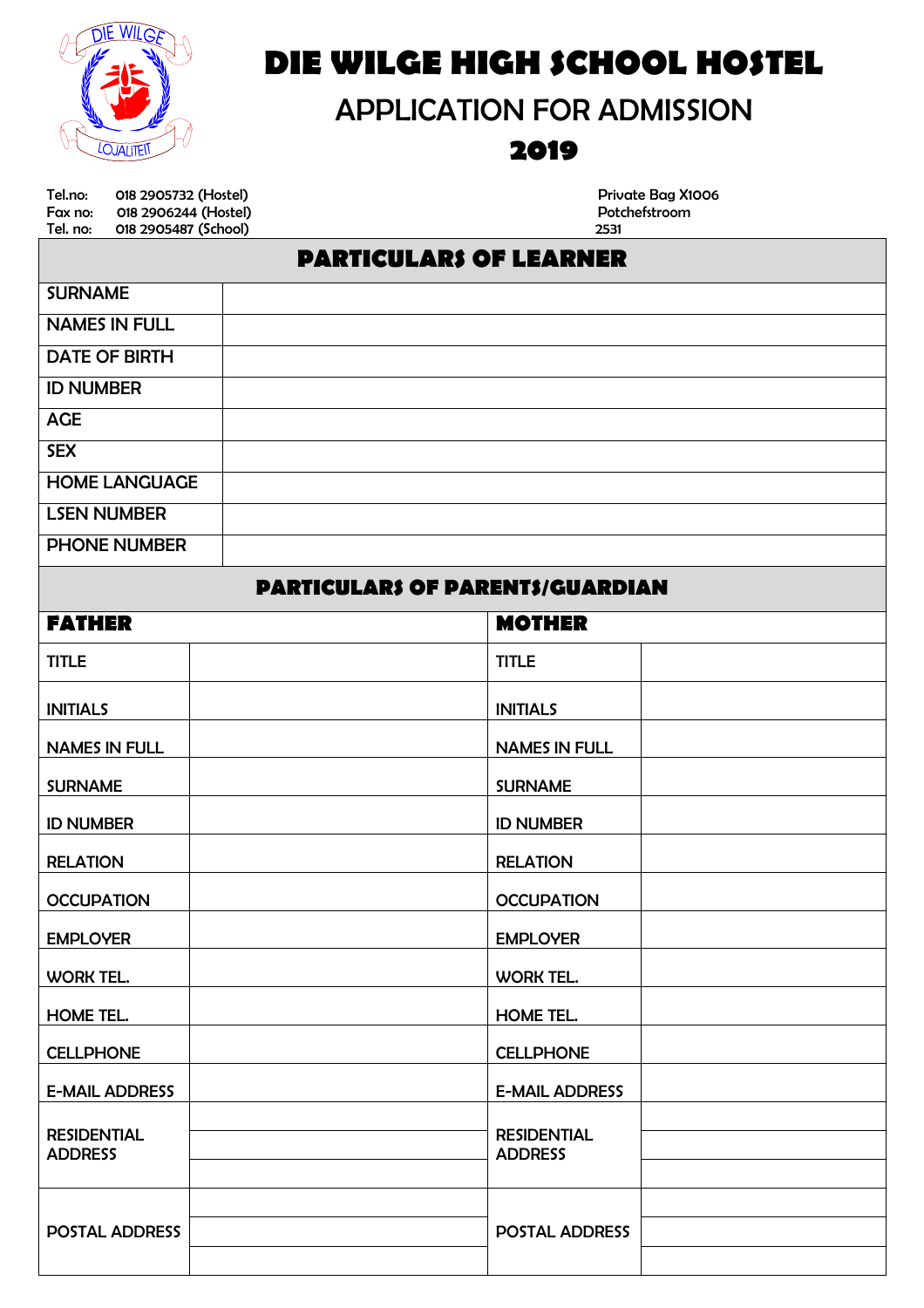## *UNDERTAKING BY PARENT/GUARDIAN/PROXY*

**REASONS** why the pupil must be admitted to a hostel:

Circle reason below-

- I am not within reach of a school or school bus route
- Living at home will be detrimental to the education of my child because\_\_\_\_\_\_\_\_\_\_\_\_\_\_\_\_\_\_\_\_\_\_\_\_\_\_\_\_\_\_\_\_\_\_\_\_\_\_\_\_\_\_\_\_\_\_\_\_\_\_\_\_
- Although accommodating my child at home will not be detrimental to her/his education, I nevertheless prefer a hostel education because

### *1. Hostel regulations and rules:*

I am aware of the fact that my child's admission is subject to departmental hostel regulations, as well as to the rules of the hostel

I am prepared to comply the above-mentioned and undertake to:

- pay the boarding (fees) regularly and in advance. If my child applied for a bursary and it is successful, I promise to pay the shortfall on the amount owing after the Department of Education approved the bursary and confirmed the amount they will be subsidizing.
- give a terms notice before I remove my child from the hostel
- compensate for any damage to hostel property caused by my child, whatever it may be.

### *2. Transport*

- 2.1 I am aware of the fact that the hostel is closed during school holidays and that it is my responsibility to provide transport for my child to and from the hostel at my own expense even if admission should be refused to him/her for legitimate reasons. Should I fail to provide transport for my child, the responsible officer may make reasonable arrangements for such transport and recover the costs from me.
- 2.2 I undertake to notify the responsible officer immediately of any change in my marital state and/or residential or business address, or if I for some reason or other do not want to make use of the accommodation any longer. I undertake to abide by the rules, regulations and conditions.

I undertake not to legal action against Die Wilge High School Hostel or staff for any damages should my child be injured in sport or in extra-mural activities to which I consented.

I declare the information furnished above by me, to be true and correct.

\_\_\_\_\_\_\_\_\_\_\_\_\_\_\_\_\_\_\_\_\_\_\_\_\_\_\_ \_\_\_\_\_\_\_\_\_\_\_\_\_\_\_\_\_\_\_\_ \_\_\_\_\_\_\_\_\_\_\_\_\_\_\_\_\_\_\_\_\_ SIGNATURE OF PARENT/ DATE WITNESS GUARDIAN OR PROXY

*APPROVED:*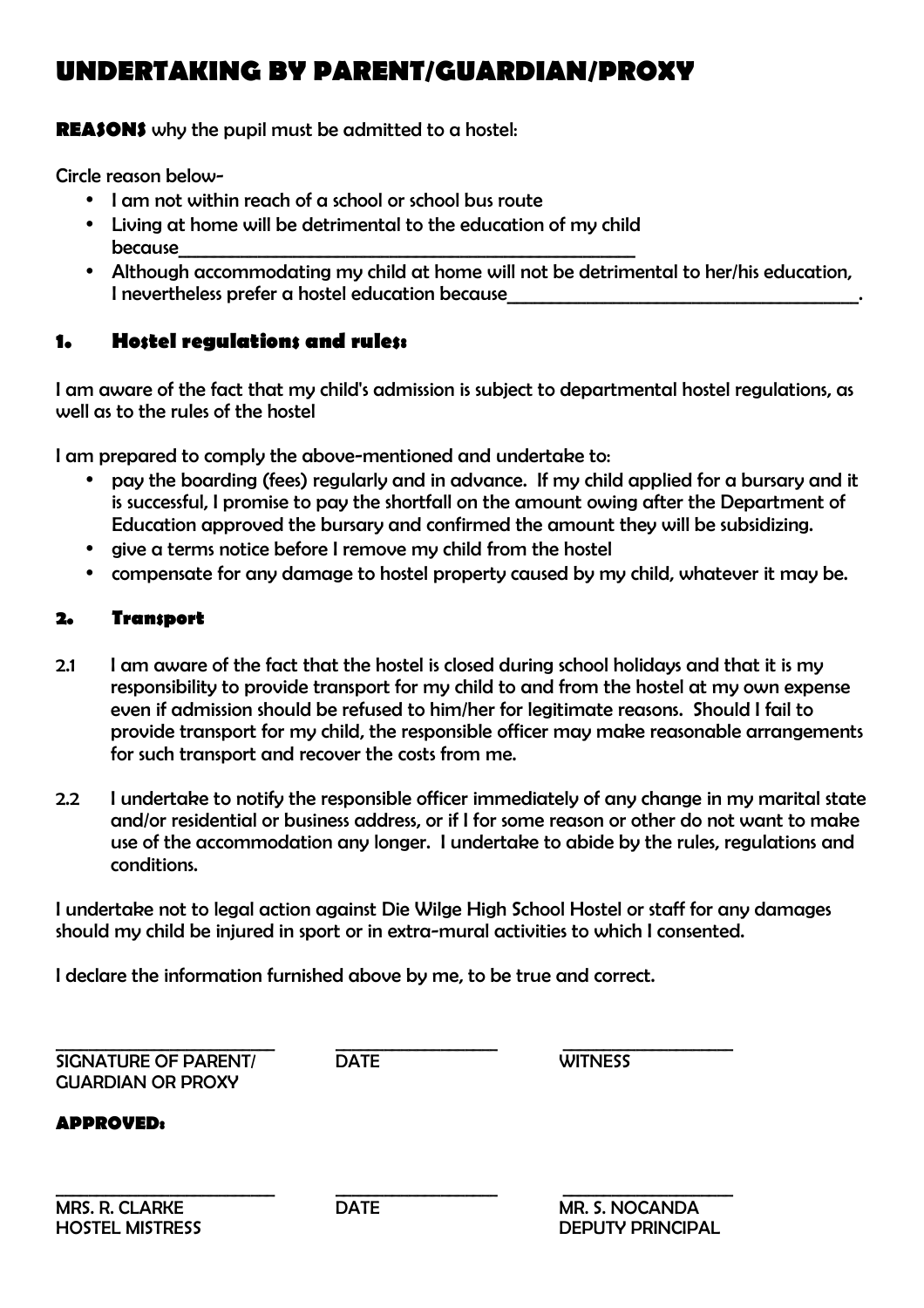

# *DIE WILGE HIGH SCHOOL HOSTEL*

# MEDICAL INFORMATION

## *2019*

Tel.no: 018 2905732 (Hostel) Private Bag X1006 Fax no: 018 2906244 (Hostel) Potchefstroom Tel. no: 018 2905487 (School) 2531

## *LEARNER INFORMATION*

| <b>SURNAME</b>            |  |
|---------------------------|--|
| <b>NAMES IN FULL</b>      |  |
| <b>DATE OF BIRTH</b>      |  |
| <b>ID NUMBER</b>          |  |
| <b>AGE</b>                |  |
| <b>SEX</b>                |  |
| <b>HOME LANGUAGE</b>      |  |
|                           |  |
| <b>ADDRESS</b>            |  |
|                           |  |
| <b>MEDICAL CONDITIONS</b> |  |
|                           |  |
| <b>ALLERGIES</b>          |  |

### *PARENTS/GUARDIAN INFORMATION*

| <b>FATHER</b>                       | <b>MOTHER</b>                       |  |
|-------------------------------------|-------------------------------------|--|
| <b>SURNAME</b>                      | <b>SURNAME</b>                      |  |
| <b>NAMES IN FULL</b>                | <b>NAMES IN FULL</b>                |  |
| <b>ID NUMBER</b>                    | <b>ID NUMBER</b>                    |  |
| <b>EMPLOYER</b>                     | <b>EMPLOYER</b>                     |  |
| <b>WORK TEL.</b>                    | WORK TEL.                           |  |
| HOME TEL.                           | HOME TEL.                           |  |
| <b>CELLPHONE</b>                    | <b>CELLPHONE</b>                    |  |
| <b>E-MAIL ADDRESS</b>               | <b>E-MAIL ADDRESS</b>               |  |
| <b>MEDICAL AID</b>                  | <b>MEDICAL AID</b>                  |  |
| <b>MEDICAL AID</b><br><b>NUMBER</b> | <b>MEDICAL AID</b><br><b>NUMBER</b> |  |
| <b>DEPENDANT</b><br><b>NUMBER</b>   | <b>DEPENDANT</b><br><b>NUMBER</b>   |  |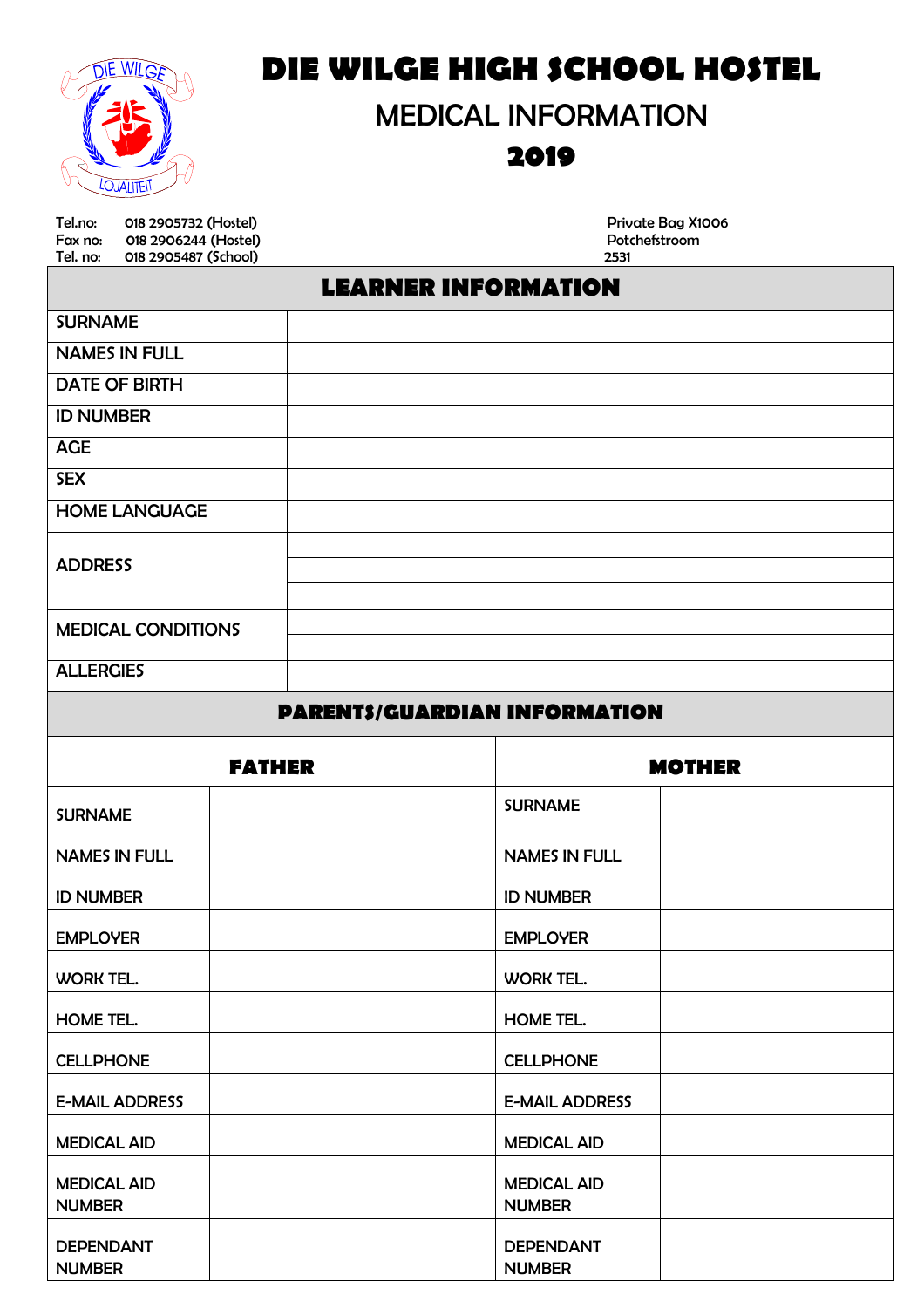## *UNDERTAKING BY PARENT/GUARDIAN/PROXY*

### *1. Medical Treatment:*

In extremely urgent cases of illness or an accident where I cannot be consulted in time, I give my consent that:

- the senior house master/mistress of his/her deputy may take the necessary steps to call the best available doctor, or take the child to the hospital, and should a practicing physician regard an emergency operation essential, he/she may give his/her written permission thereto on my behalf;
- I parent/guardian will be responsible for the costs
- I parent/guardian hereby also give permission that should my child feels ill that the matron or staff member on duty may Administer medication as they see fit e.g. headache, runny tummy and nausea

I undertake not to legal action against Die Wilge High School Hostel or staff for any damages should my child be injured in sport or in extra-mural activities to which I consented.

I declare the information furnished above by me, to be true and correct.

\_\_\_\_\_\_\_\_\_\_\_\_\_\_\_\_\_\_\_\_\_\_\_\_\_\_ \_\_\_\_\_\_\_\_\_\_\_\_\_\_\_\_\_\_ \_\_\_\_\_\_\_\_\_\_\_\_\_\_\_\_\_\_\_\_\_ SIGNATURE OF PARENT/ DATE WITNESS GUARDIAN OR PROXY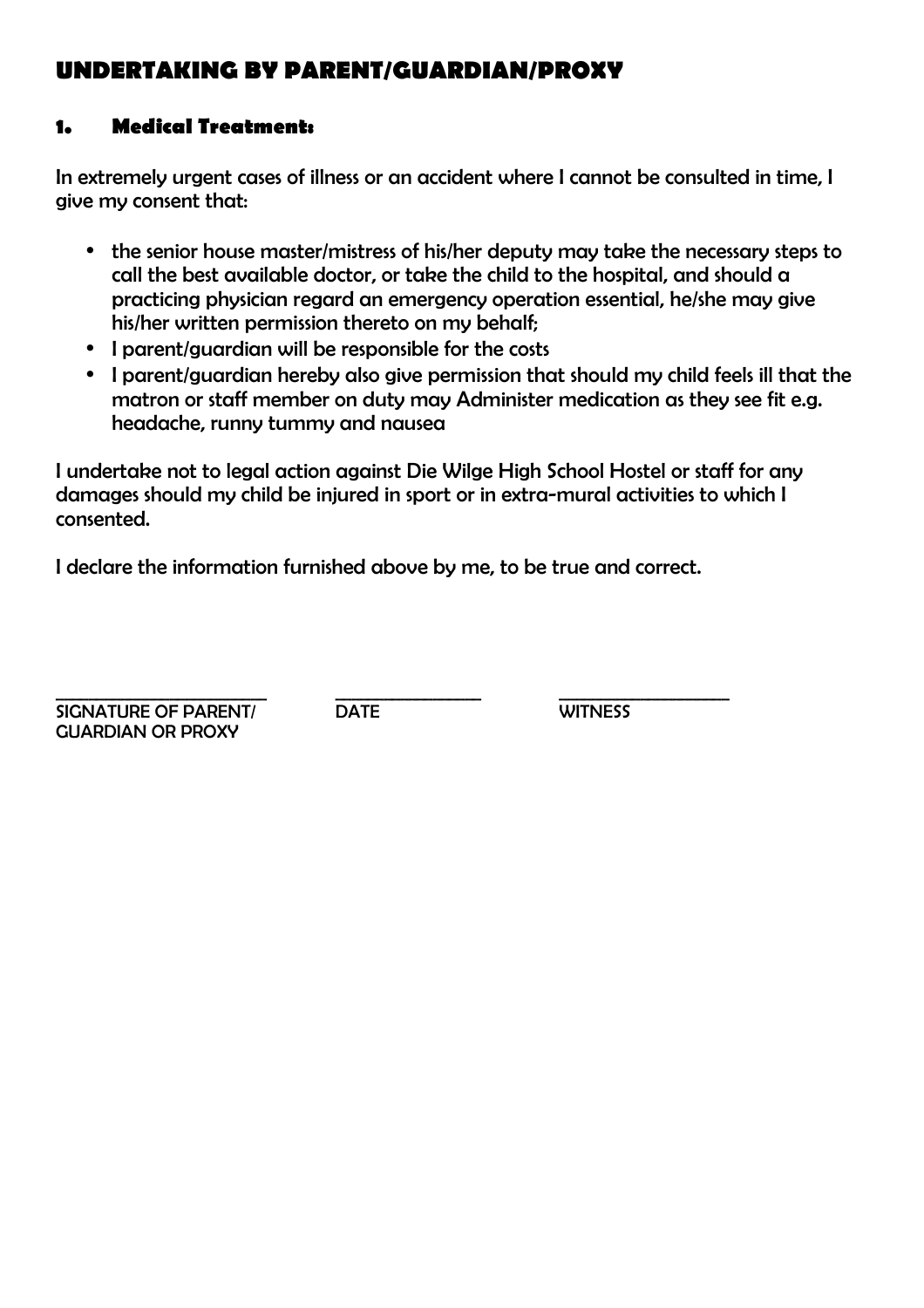

# HOËRSKOOL DIE WILGE DIE WILGE HIGH SCHOOL

Faks/Fax: (018) 290 5287 Skool/School Potchefstroom, 2520. Tel No: (018) 290 5732 Koshuis/Hostel Rocherstraat/street 10, Faks/Fax: (018) 290 6244 Koshuis/Hostel Email: diewilge@lantic.net

Tel. No: (018) 290 6587/8 Skool/School Privaatsak/Private Bag X1006

# *HOSTEL BURSARY APPLICATION LIST OF IMPORTANT DOCUMENTATION*

**\_\_\_\_\_\_\_\_\_\_\_\_\_\_\_\_\_\_\_\_\_\_\_\_\_\_\_\_\_\_\_\_\_\_\_\_\_\_\_\_\_\_\_\_\_\_\_\_\_\_\_\_\_\_\_\_\_\_\_\_\_\_\_\_\_\_\_\_\_\_\_\_\_**

Parent(s)/Guardian(s) are to submit the following information together with *fully completed* Bursary Application Form that is signed and sworn at SAPD.

### **DOCUMENTS THAT MUST BE ATTACHED**

1. *ID* OF LEARNER - *VERY IMPORTANT*

2. Copy of *ID's* of BOTH parents *OR Death Certificates* if applicable

3. Copy of medical aid card

4. *Affidavit* if you are *unemployed* (both parents if mother AND father are unemployed)

5. *Affidavit from police if you have no contact with the father*

6. Certified copies of *LEGAL documents* if it's not your own child (Adoption / Foster care - *COURT ORDER*)

7. Certified *salary advises* of the last 3 months of BOTH parents if you want to apply for a bursary

9. *PROOF OF SASSA GRANT INCOME - MOST IMPORTANT DOCUMENT*

## *NB: Please take note that your application for a bursary will not be considered if all the relevant documents is not attached*

It is totally up to the Department of Education to approve Bursaries and for the amount they will approve according to their budget.

 $\overline{\phantom{a}}$  ,  $\overline{\phantom{a}}$  ,  $\overline{\phantom{a}}$  ,  $\overline{\phantom{a}}$  ,  $\overline{\phantom{a}}$  ,  $\overline{\phantom{a}}$  ,  $\overline{\phantom{a}}$  ,  $\overline{\phantom{a}}$  ,  $\overline{\phantom{a}}$  ,  $\overline{\phantom{a}}$  ,  $\overline{\phantom{a}}$  ,  $\overline{\phantom{a}}$  ,  $\overline{\phantom{a}}$  ,  $\overline{\phantom{a}}$  ,  $\overline{\phantom{a}}$  ,  $\overline{\phantom{a}}$ 

A.B. RUDD S. NOCANDA

HEAD MASTER **EXECUTE IN THEAD MASTER DEPUTY PRINCIPAL**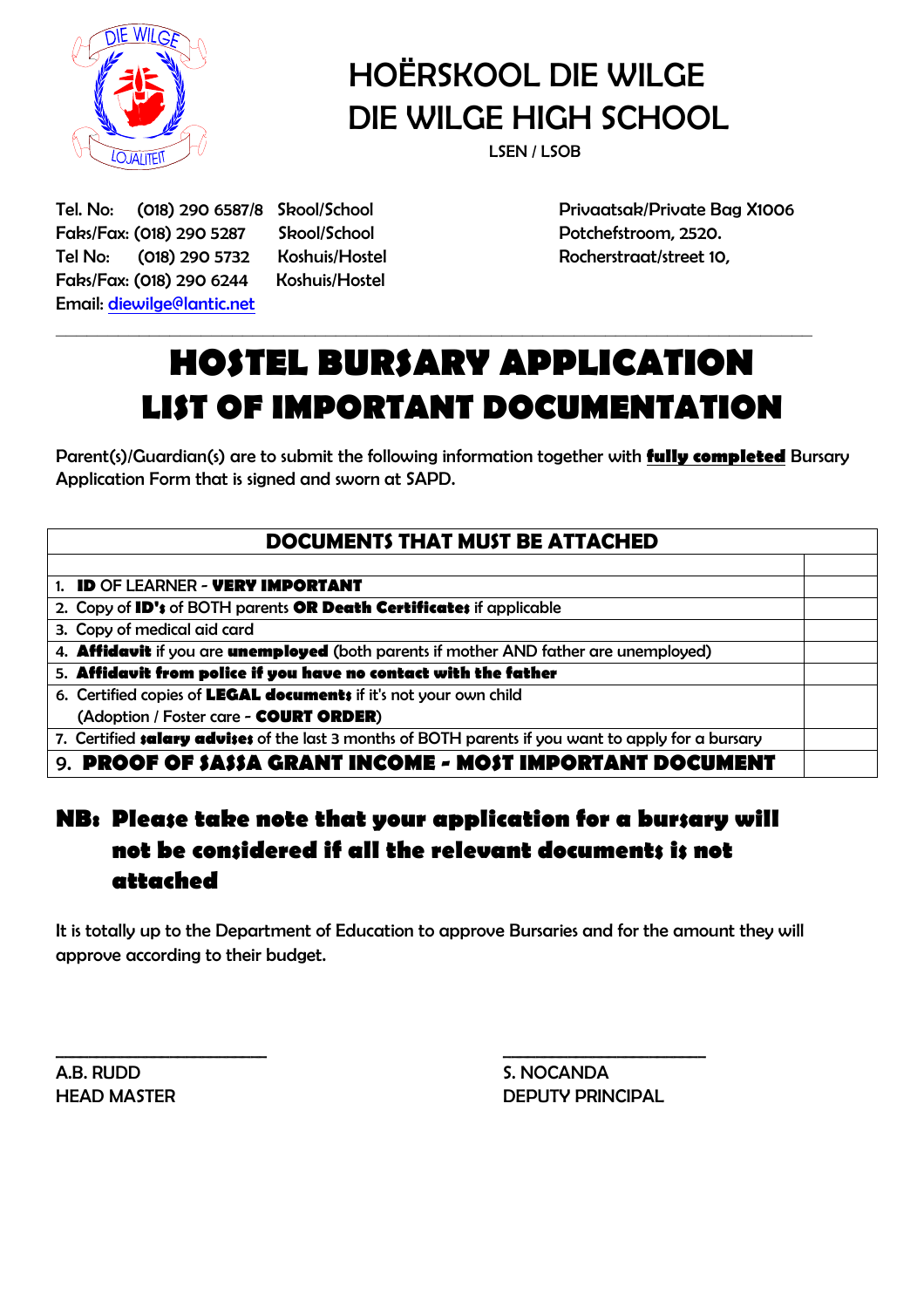

# HOËRSKOOL DIE WILGE DIE WILGE HIGH SCHOOL

Tel. No: (018) 290 6587/8 Skool/School Privaatsak/Private Bag X1006 Faks/Fax: (018) 290 5287 Skool/School Potchefstroom, 2520. Tel No: (018) 290 5732 Koshuis/Hostel Rocherstraat/street 10, Faks/Fax: (018) 290 6244 Koshuis/Hostel Email: diewilge@lantic.net

## *APPLICATION FOR ALLOCATION OF A HOSTEL BURSARY SPECIAL SCHOOLS 2019*

*\_\_\_\_\_\_\_\_\_\_\_\_\_\_\_\_\_\_\_\_\_\_\_\_\_\_\_\_\_\_\_\_\_\_\_\_\_\_\_\_\_\_\_\_\_\_\_\_\_\_\_\_\_\_\_\_\_\_\_\_\_\_\_\_\_\_\_\_\_\_\_\_\_\_\_\_\_\_\_\_\_\_\_\_*

General Information

 $\cdot$  This form must be completed by the parent of legal guardian of the lerner(s). All particulars must be given in full.

#### *An application which is not completed in full will not be considered*.

- $\cdot$  A bursary is valid only until the end of the year of application, hereafter applications have to be renewed should further assistance be required.
- The completed application form must be submitted to the Principal of the school which learners must attend
- Completed application forms must be submitted to the school who will forward applications to the relevant departmental official for evaluation and approval.

### *1. PARTICULARS OF LEARNER(S) FOR WHOM APPLICATION IS BEING MADE*

| <b>PARTICULARS</b>           | <b>LEARNER</b> 1 | <b>LEARNER 2</b> | <b>LEARNER 3</b> |
|------------------------------|------------------|------------------|------------------|
| Surname                      |                  |                  |                  |
| <b>First Name</b>            |                  |                  |                  |
| Commencing date (year) of    | 2020             |                  |                  |
| bursary                      |                  |                  |                  |
| Present grade                |                  |                  |                  |
| School at which bursary will | Die Wilge        |                  |                  |
| be required                  |                  |                  |                  |
| Distance between home        |                  |                  |                  |
| and school                   |                  |                  |                  |
| Name of nearest school to    |                  |                  |                  |
| home which offers the        |                  |                  |                  |
| required curriculum support  |                  |                  |                  |
| School with hostel, nearest  |                  |                  |                  |
| to home, which offers the    |                  |                  |                  |
| required curriculum support  |                  |                  |                  |
| Nearest railway station or   |                  |                  |                  |
| public bus stop, if any, and |                  |                  |                  |
| distance from home           |                  |                  |                  |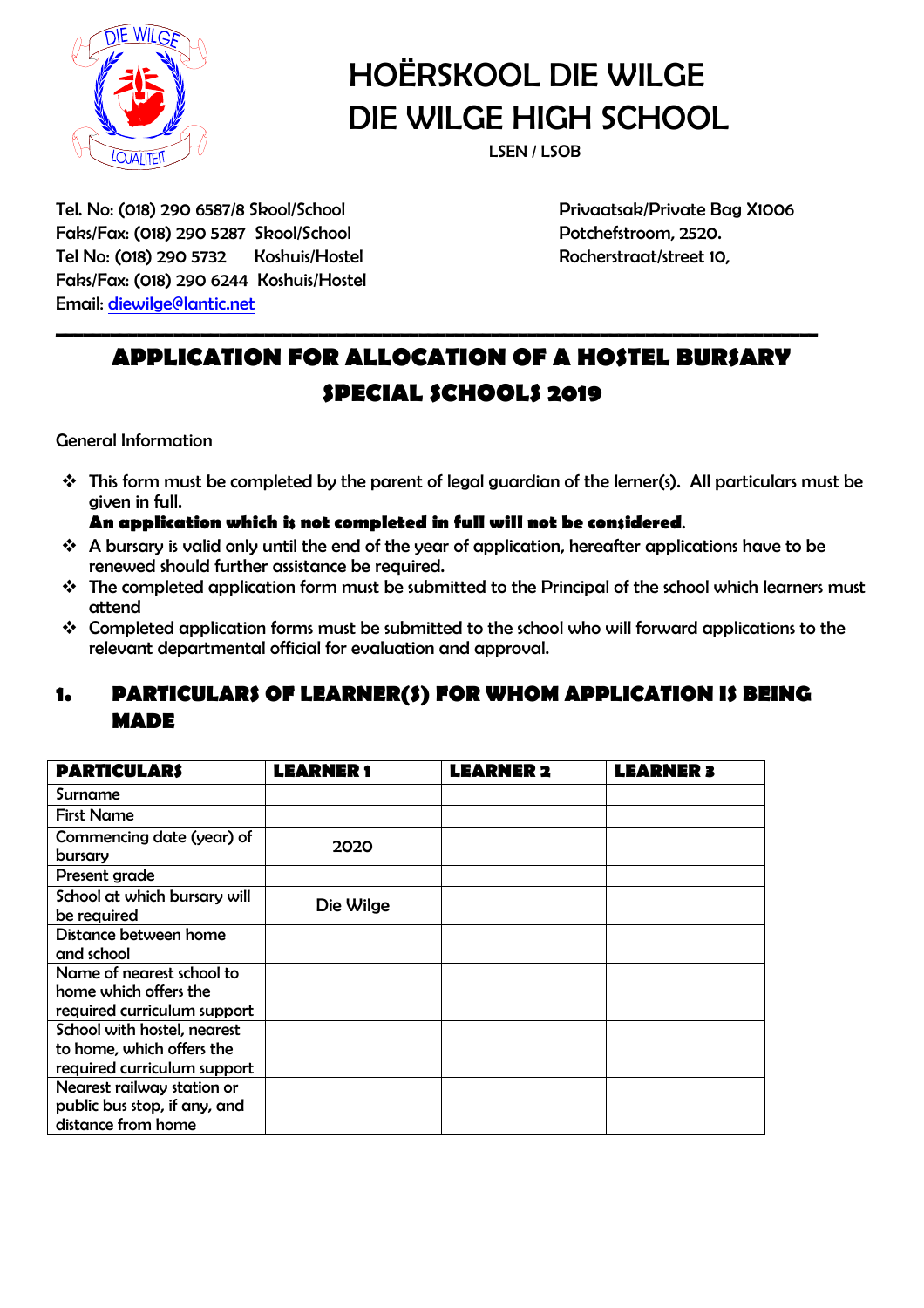### *2. PARTICULARS OF PARENT/GUARDIAN*

- 2.1 Surname: \_\_\_\_\_\_\_\_\_\_\_\_\_\_\_\_\_\_\_\_\_\_\_\_\_\_\_\_\_\_\_\_\_\_\_\_\_\_\_\_\_\_\_\_\_\_\_\_\_\_\_\_\_\_\_\_\_\_\_\_\_\_\_\_\_\_\_\_\_\_\_\_\_\_
- 2.2 Names in full:
- 2.3 Marital status:
- 2.4 Residential address (farm name/district/town/suburb/street):

#### Postal address:

Tel no:  $\underline{\hspace{1cm}}(h)$   $\underline{\hspace{1cm}}(h)$   $\underline{\hspace{1cm}}(w)$ 

 $\mathcal{L}_\text{max} = \frac{1}{2} \sum_{i=1}^{n} \frac{1}{2} \sum_{i=1}^{n} \frac{1}{2} \sum_{i=1}^{n} \frac{1}{2} \sum_{i=1}^{n} \frac{1}{2} \sum_{i=1}^{n} \frac{1}{2} \sum_{i=1}^{n} \frac{1}{2} \sum_{i=1}^{n} \frac{1}{2} \sum_{i=1}^{n} \frac{1}{2} \sum_{i=1}^{n} \frac{1}{2} \sum_{i=1}^{n} \frac{1}{2} \sum_{i=1}^{n} \frac{1}{2} \sum_{i=1}^{n} \frac{1$ 

 $\mathcal{L}_\text{max} = \frac{1}{2} \sum_{i=1}^{n} \frac{1}{2} \sum_{i=1}^{n} \frac{1}{2} \sum_{i=1}^{n} \frac{1}{2} \sum_{i=1}^{n} \frac{1}{2} \sum_{i=1}^{n} \frac{1}{2} \sum_{i=1}^{n} \frac{1}{2} \sum_{i=1}^{n} \frac{1}{2} \sum_{i=1}^{n} \frac{1}{2} \sum_{i=1}^{n} \frac{1}{2} \sum_{i=1}^{n} \frac{1}{2} \sum_{i=1}^{n} \frac{1}{2} \sum_{i=1}^{n} \frac{1$ 

- 2.5 Occupation: \_\_\_\_\_\_\_\_\_\_\_\_\_\_\_\_\_\_\_\_\_\_\_\_\_\_\_\_\_\_\_\_\_\_\_\_\_\_\_\_\_\_\_\_\_\_\_\_\_\_\_\_\_\_\_\_\_\_\_\_\_\_\_\_\_\_\_\_\_\_\_\_\_\_
- 2.6 Employer:
	- 2.7 Magisterial district in which parent resides:
	- 2.8 Number of children who are dependant on parent/guardian, including full-time students under the age of 26
	- 2.9 Particulars of school going dependants (including this applicant):

| <b>Name</b> | <b>Date of birth</b> | Name of School | <b>Grade</b> |
|-------------|----------------------|----------------|--------------|
|             |                      |                |              |
|             |                      |                |              |
|             |                      |                |              |
|             |                      |                |              |
|             |                      |                |              |

2.10 Give reasons why your child(ren) must be placed in a hostel if you live within walking distance (5km) from a school or bus route.

2.11 State any special comments which you as parent/guardian wishes to bring to the attention of the Department.

 $\mathcal{L}_\text{max} = \frac{1}{2} \sum_{i=1}^n \frac{1}{2} \sum_{i=1}^n \frac{1}{2} \sum_{i=1}^n \frac{1}{2} \sum_{i=1}^n \frac{1}{2} \sum_{i=1}^n \frac{1}{2} \sum_{i=1}^n \frac{1}{2} \sum_{i=1}^n \frac{1}{2} \sum_{i=1}^n \frac{1}{2} \sum_{i=1}^n \frac{1}{2} \sum_{i=1}^n \frac{1}{2} \sum_{i=1}^n \frac{1}{2} \sum_{i=1}^n \frac{1}{2} \sum_{i=1}^n$  $\mathcal{L}_\text{max} = \frac{1}{2} \sum_{i=1}^n \frac{1}{2} \sum_{i=1}^n \frac{1}{2} \sum_{i=1}^n \frac{1}{2} \sum_{i=1}^n \frac{1}{2} \sum_{i=1}^n \frac{1}{2} \sum_{i=1}^n \frac{1}{2} \sum_{i=1}^n \frac{1}{2} \sum_{i=1}^n \frac{1}{2} \sum_{i=1}^n \frac{1}{2} \sum_{i=1}^n \frac{1}{2} \sum_{i=1}^n \frac{1}{2} \sum_{i=1}^n \frac{1}{2} \sum_{i=1}^n$  $\mathcal{L}_\text{max} = \frac{1}{2} \sum_{i=1}^{n} \frac{1}{2} \sum_{i=1}^{n} \frac{1}{2} \sum_{i=1}^{n} \frac{1}{2} \sum_{i=1}^{n} \frac{1}{2} \sum_{i=1}^{n} \frac{1}{2} \sum_{i=1}^{n} \frac{1}{2} \sum_{i=1}^{n} \frac{1}{2} \sum_{i=1}^{n} \frac{1}{2} \sum_{i=1}^{n} \frac{1}{2} \sum_{i=1}^{n} \frac{1}{2} \sum_{i=1}^{n} \frac{1}{2} \sum_{i=1}^{n} \frac{1$ 

 $\mathcal{L}_\text{max} = \frac{1}{2} \sum_{i=1}^n \frac{1}{2} \sum_{i=1}^n \frac{1}{2} \sum_{i=1}^n \frac{1}{2} \sum_{i=1}^n \frac{1}{2} \sum_{i=1}^n \frac{1}{2} \sum_{i=1}^n \frac{1}{2} \sum_{i=1}^n \frac{1}{2} \sum_{i=1}^n \frac{1}{2} \sum_{i=1}^n \frac{1}{2} \sum_{i=1}^n \frac{1}{2} \sum_{i=1}^n \frac{1}{2} \sum_{i=1}^n \frac{1}{2} \sum_{i=1}^n$  $\mathcal{L}_\text{max} = \frac{1}{2} \sum_{i=1}^n \frac{1}{2} \sum_{i=1}^n \frac{1}{2} \sum_{i=1}^n \frac{1}{2} \sum_{i=1}^n \frac{1}{2} \sum_{i=1}^n \frac{1}{2} \sum_{i=1}^n \frac{1}{2} \sum_{i=1}^n \frac{1}{2} \sum_{i=1}^n \frac{1}{2} \sum_{i=1}^n \frac{1}{2} \sum_{i=1}^n \frac{1}{2} \sum_{i=1}^n \frac{1}{2} \sum_{i=1}^n \frac{1}{2} \sum_{i=1}^n$  $\mathcal{L}_\text{max} = \frac{1}{2} \sum_{i=1}^{n} \frac{1}{2} \sum_{i=1}^{n} \frac{1}{2} \sum_{i=1}^{n} \frac{1}{2} \sum_{i=1}^{n} \frac{1}{2} \sum_{i=1}^{n} \frac{1}{2} \sum_{i=1}^{n} \frac{1}{2} \sum_{i=1}^{n} \frac{1}{2} \sum_{i=1}^{n} \frac{1}{2} \sum_{i=1}^{n} \frac{1}{2} \sum_{i=1}^{n} \frac{1}{2} \sum_{i=1}^{n} \frac{1}{2} \sum_{i=1}^{n} \frac{1$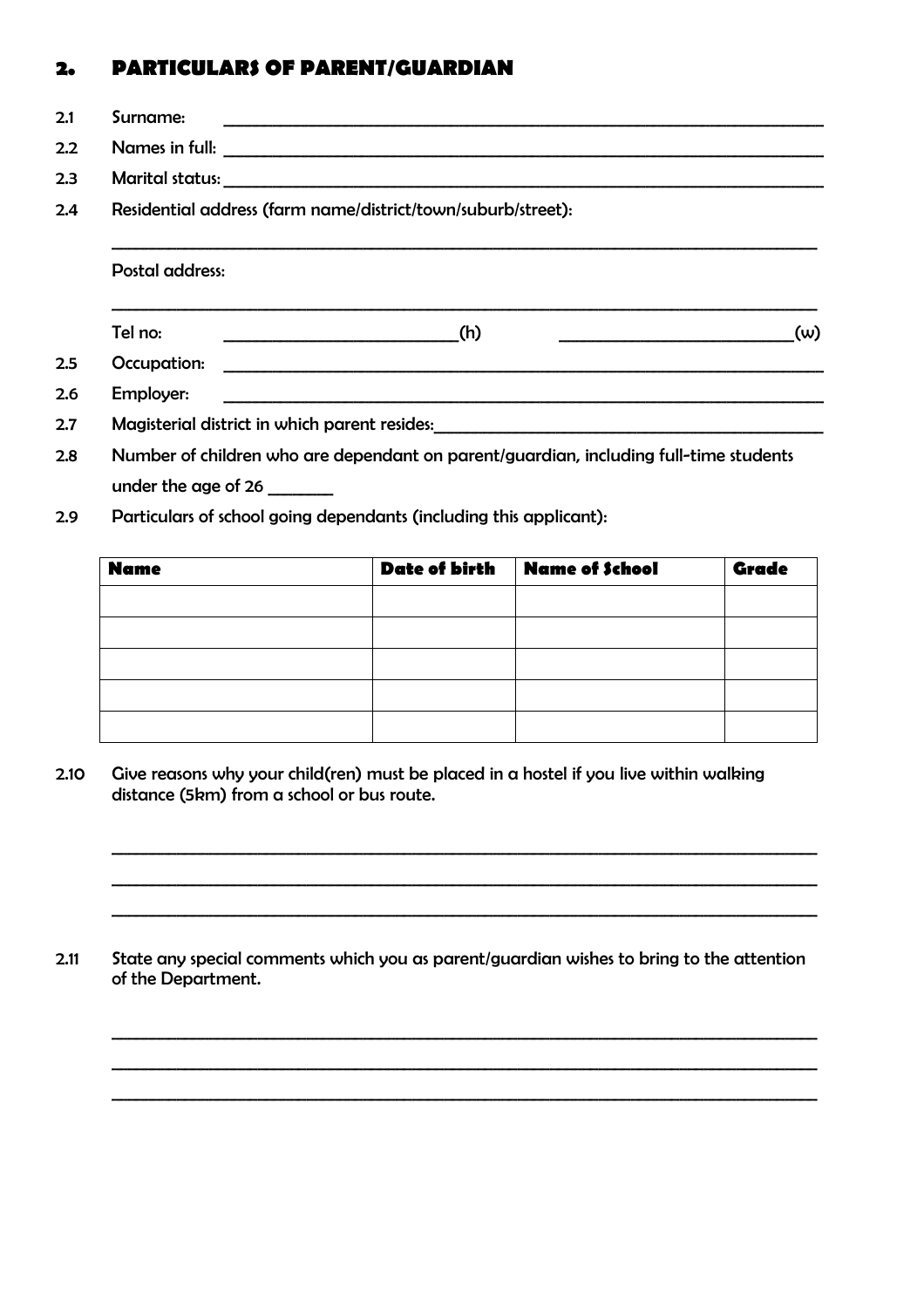### *3. PARTICULARS OF GROSS INCOME OF PARENT/GUARDIAN*

## **NB** Proof of income must be attached

| 3.1 Annual gross income of parents/guardian by way of salary, bonuses, |                                                                        |                                                                                                                                 |  |  |  |  |  |
|------------------------------------------------------------------------|------------------------------------------------------------------------|---------------------------------------------------------------------------------------------------------------------------------|--|--|--|--|--|
|                                                                        | wages, Pension, allowances, commission and fixed overtime remuneration |                                                                                                                                 |  |  |  |  |  |
| <b>Particulars</b>                                                     | Name and<br>address of<br>employer                                     | Telephone   Nature of<br>Amount<br><b>Cross</b><br>number of $ $ work<br><b>of</b><br>income<br>benefit<br>employer<br>received |  |  |  |  |  |
| Yourself                                                               |                                                                        |                                                                                                                                 |  |  |  |  |  |
| <b>Your Spouse</b>                                                     |                                                                        |                                                                                                                                 |  |  |  |  |  |
| <b>TOTAL</b>                                                           |                                                                        |                                                                                                                                 |  |  |  |  |  |

| 3.2 Annual income from own business, trade, profession or farming |                              |                                      |                                     |                        |  |
|-------------------------------------------------------------------|------------------------------|--------------------------------------|-------------------------------------|------------------------|--|
| <b>Particulars</b>                                                | Nature of<br><b>business</b> | Registered trade name<br>of business | Amount<br>οf<br>benefit<br>received | <b>Gross</b><br>income |  |
| Yourself                                                          |                              |                                      |                                     |                        |  |
| <b>Your Spouse</b>                                                |                              |                                      |                                     |                        |  |
| <b>TOTAL</b>                                                      |                              |                                      |                                     |                        |  |

- NOTE: Above information must be supported by financial statements co-signed by you and your auditor/accountant/bookkeeper/person who compiles your tax return.
- 3.3 Other income e.g. maintenance if divorced: maintenance from a charitable body: disability allowance: old age or other pension: rent from property and interest from investment allowances, etc.

|                    | <b>Received from</b> | Received by way of | <b>Gross</b> |
|--------------------|----------------------|--------------------|--------------|
|                    |                      | (Type of grant)    | income per   |
|                    |                      |                    | year         |
|                    | <b>SASSA GRANTS</b>  |                    |              |
| Yourself           |                      |                    |              |
| <b>Your Spouse</b> |                      |                    |              |
| <b>TOTAL</b>       |                      |                    |              |

### *3.4 TOTAL GROSS INCOME (3.1) + (3.2) + (3.3) = R\_\_\_\_\_\_\_\_\_\_\_\_\_ PER ANNUM*